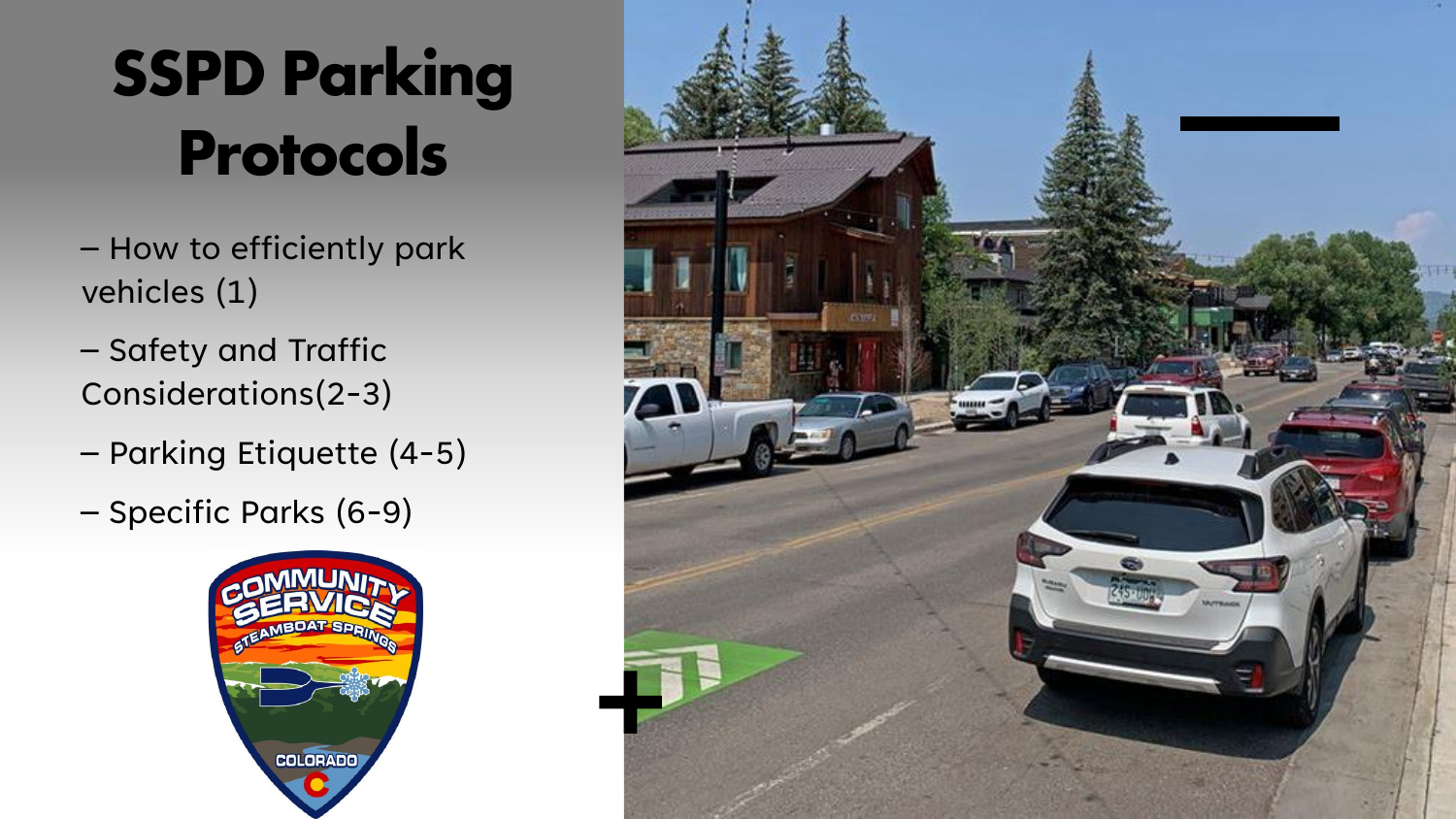# How to efficiently park vehicles

- Park vehicles from rear to front of the parking lot.
- Stay in straight rows
- Do not block exits
- Ensure emergency vehicles can navigate parking lot
- Vehicles must be in-between two yellow lines unless authorized
	- No parking on grass, unless authorized.

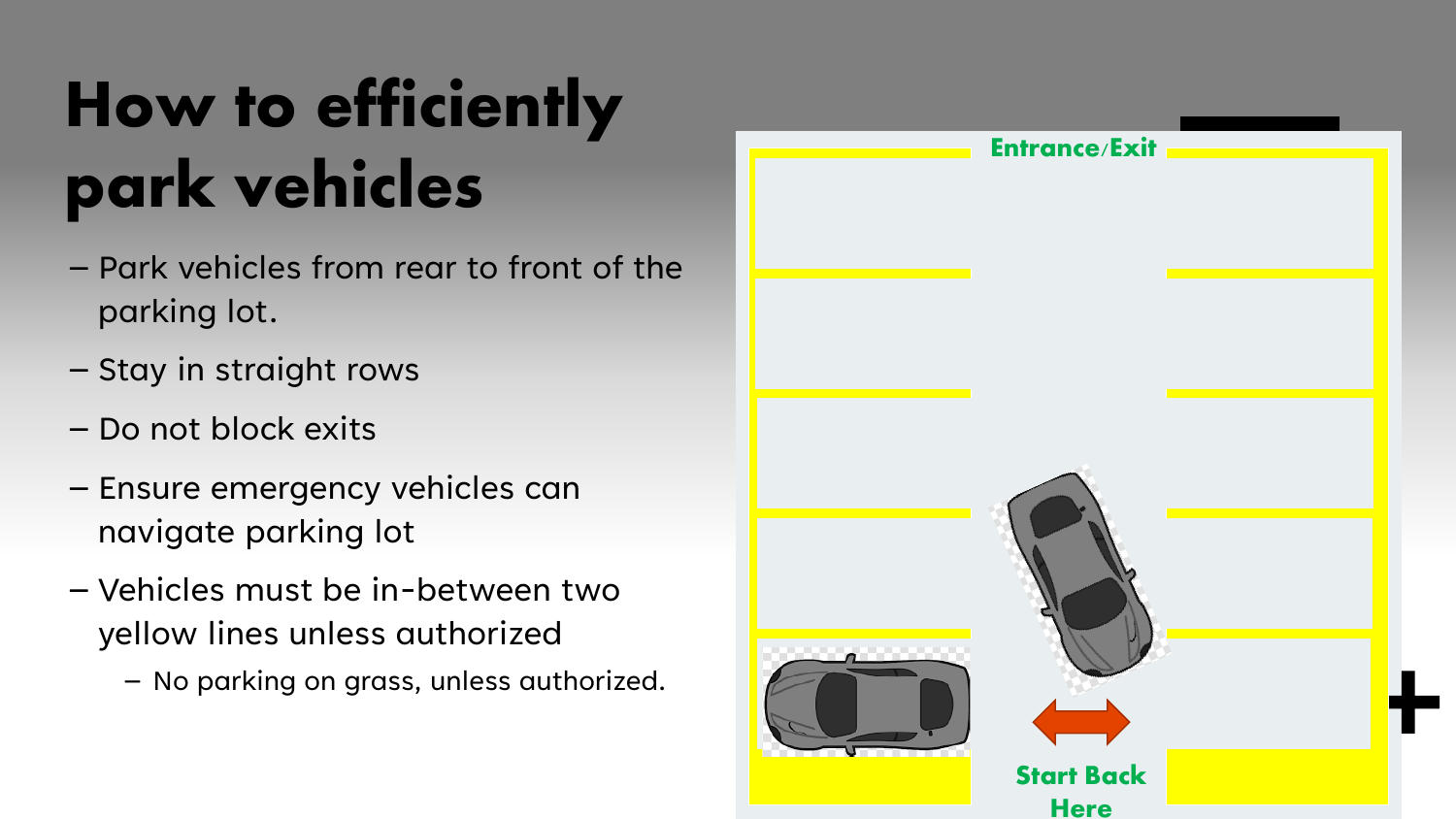# **Safety** Considerations

- Wear high visibility clothes/vests
- Ensure you are identifiable as event staff
- **Avoid confrontation**
- Do not put yourself in front of a **moving** vehicle



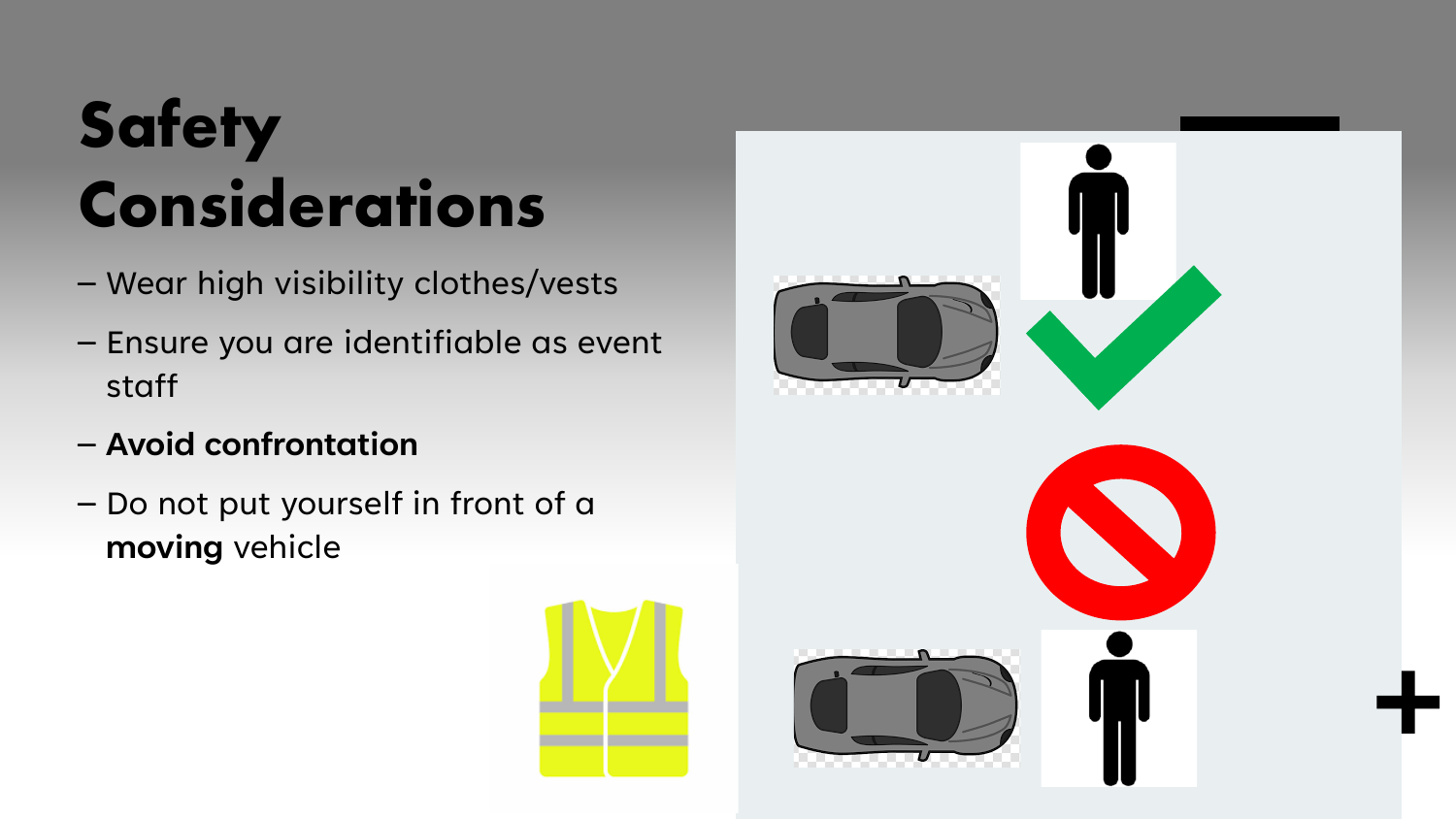## Traffic Control Considerations

- Use big hand gestures
	- Use a full arm
- Use clear hand gestures
- Give clear directions
- Do not yell at vehicles

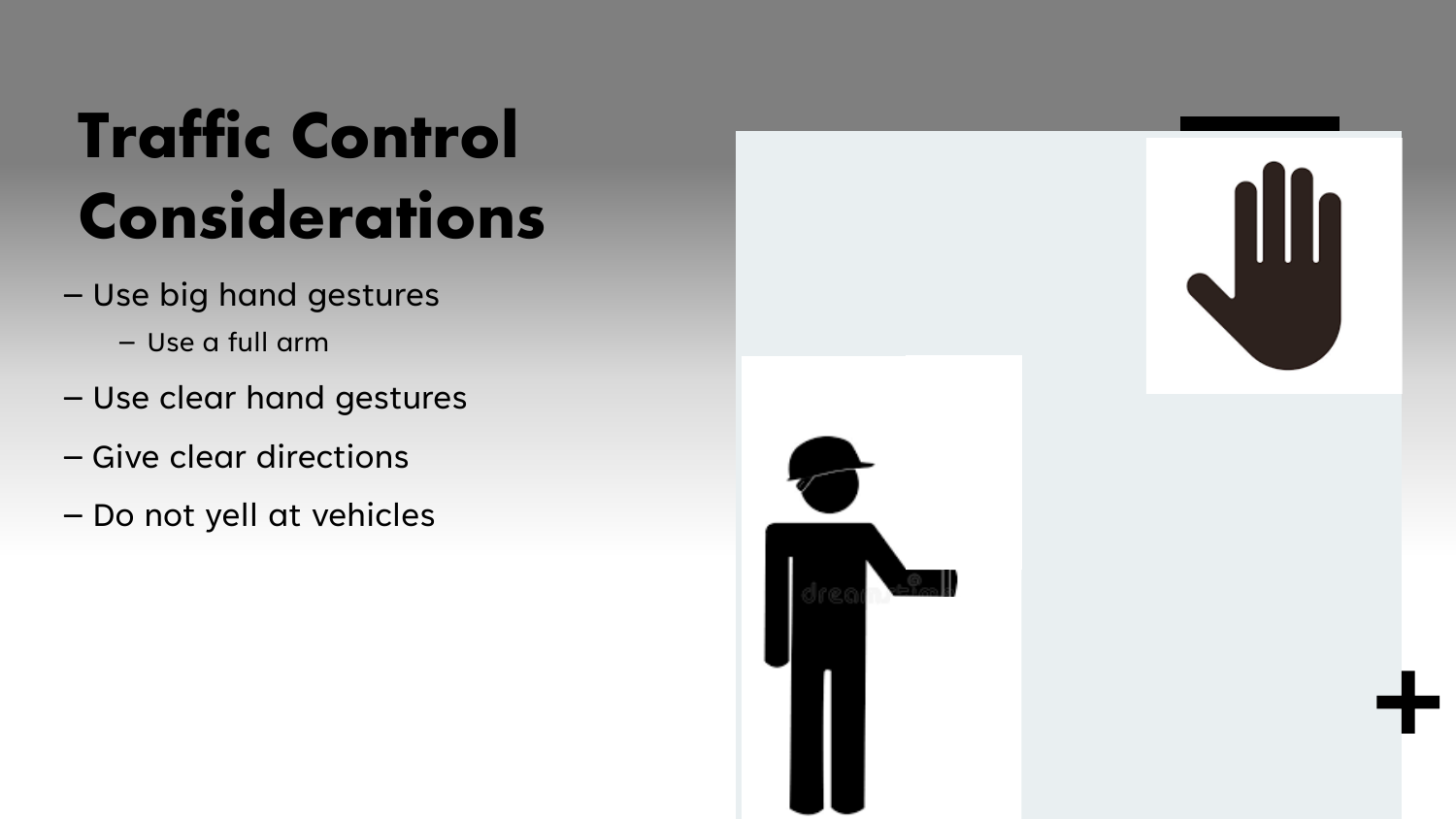# Parking Etiquette and Considerations

- No parking within **15'** of **Fire Hydrant**
- No parking **20'** from a **Crosswalk**
- No parking **5'** from any **Driveway**
- No parking **30'** from any **Traffic**

**Control Device**

– Stop Signs, Traffic Lights, Yield Signs, etc.

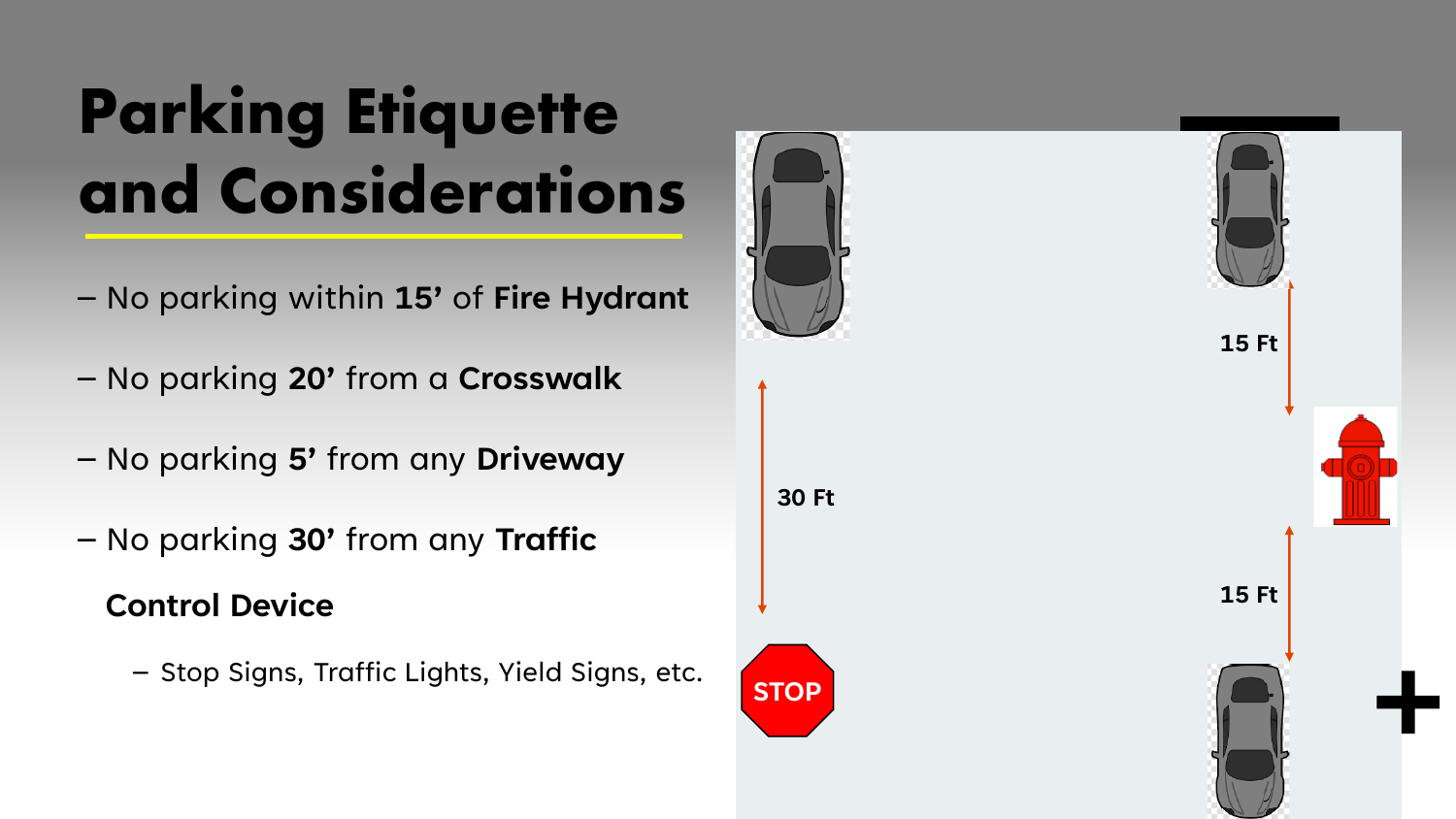#### Parking Etiquette and Considerations Cont.

- Stop Signs, Traffic Lights, Yield Signs, etc.
- No parking in Fire Lane
- No Parking on Hash marks
- Ensure any emergency vehicle can navigate lot
- Ensure no vehicle is blocking active lane of traffic
	- Mirrors, Tires, etc. must be fully out of traffic

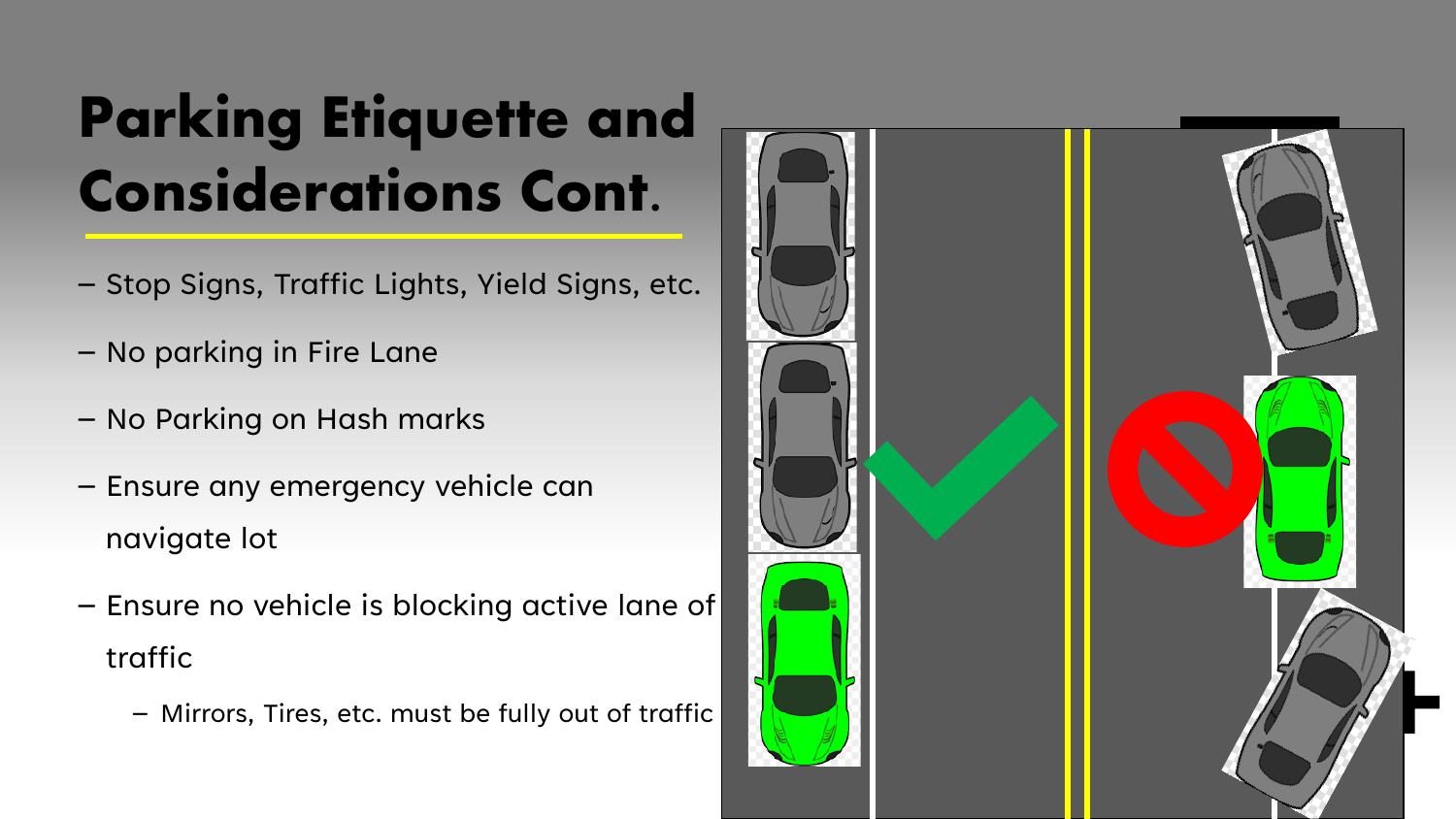### Parking at Howelsen Park

– Highlighted sections are **No** 

**Parking Anytime** zones or **Fire** 

#### **Lanes.**

– No Parking in these zones, no exceptions!

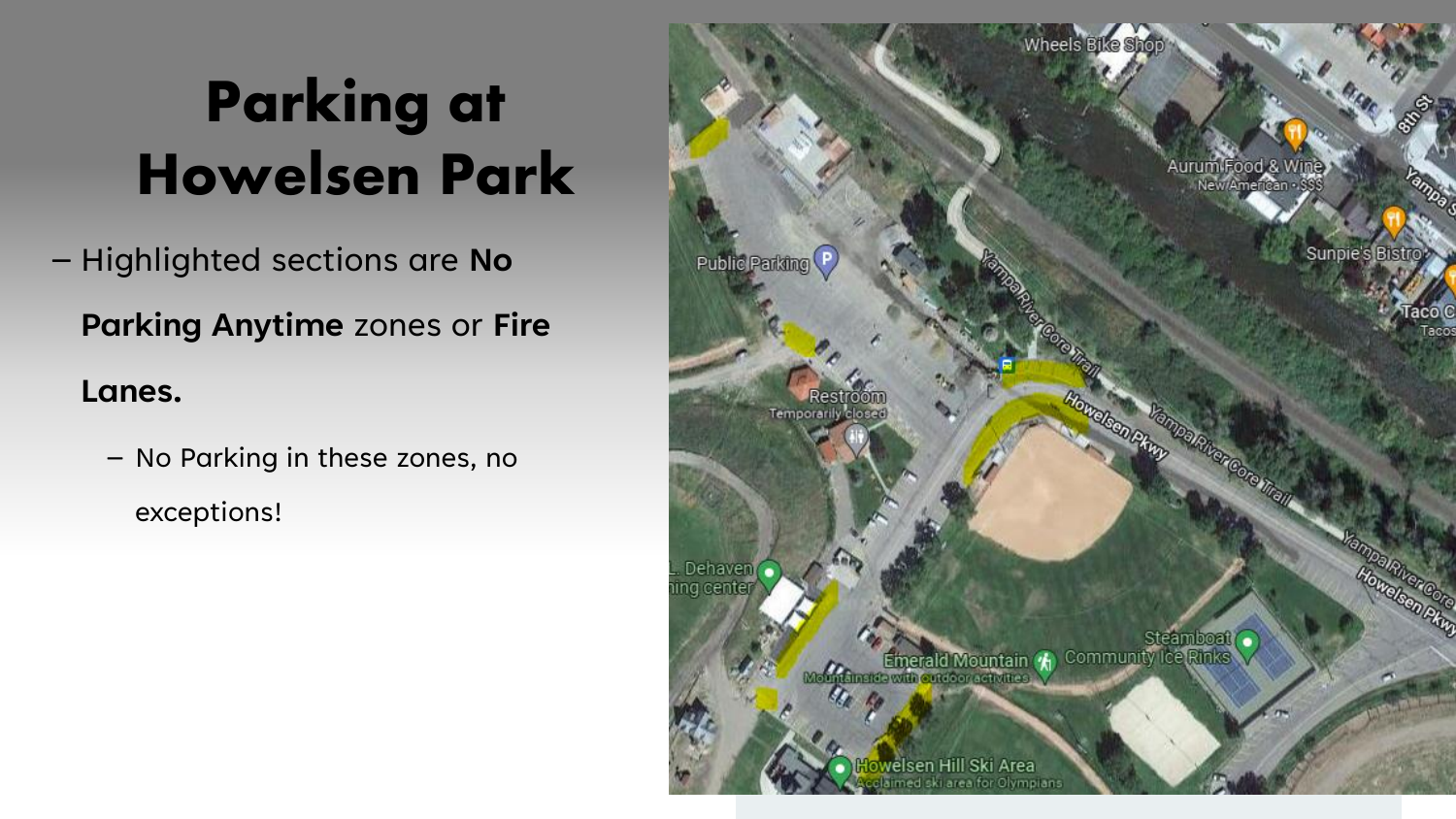# Parking at Emerald Park

- Highlighted Sections are **No Parking Anytime.**
- Must park more than 50' from railroad track that intercepts Pamela Ln/Emerald Park Ln.
- South side of parking lot is for Botanic Garden Parking ONLY.
	- No event parking is permitted in this area

![](_page_7_Picture_5.jpeg)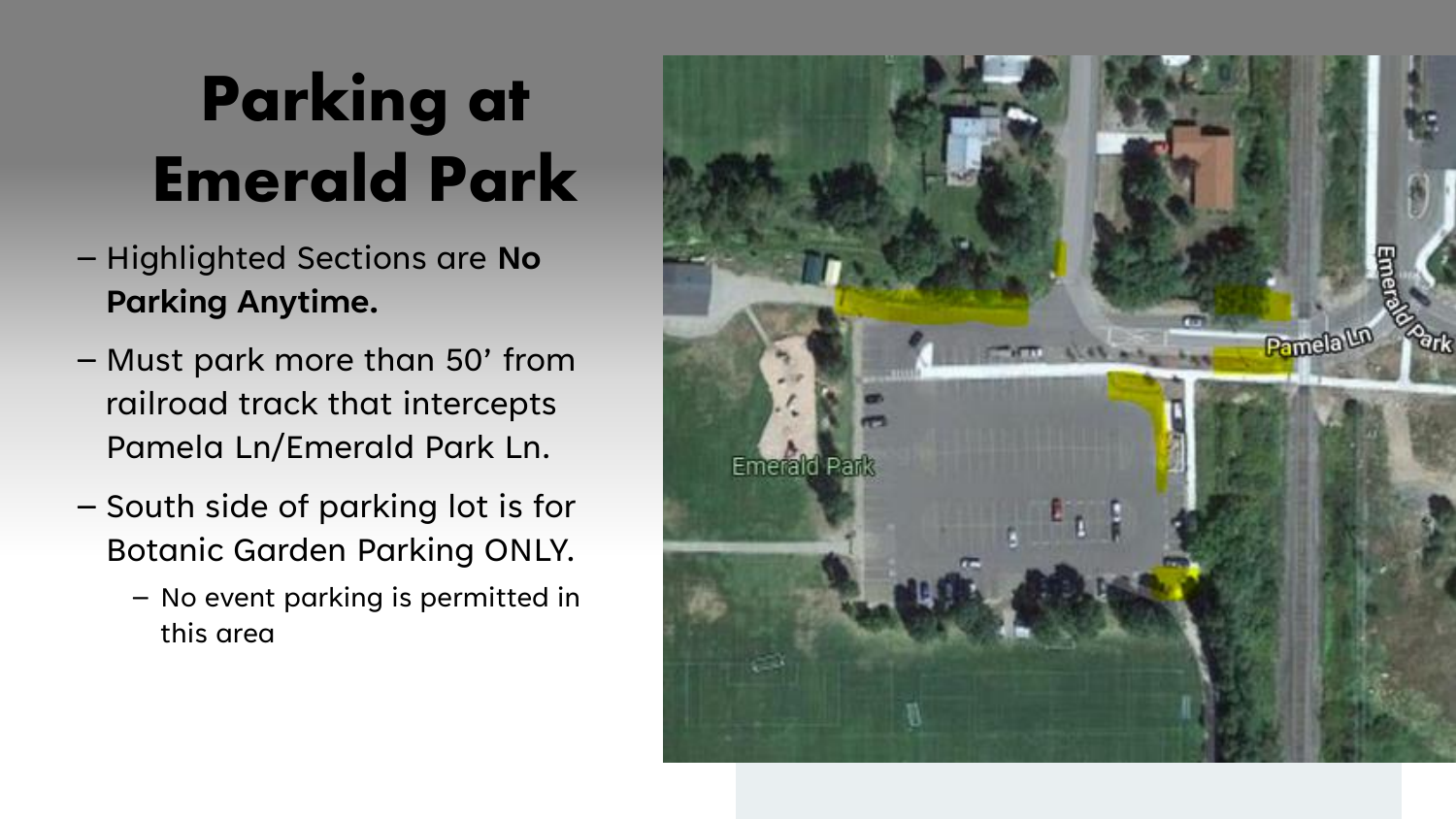# Ski Town Park Parking

- Highlighted sections are **No Parking Anytime**
- No Parking on grass
- No Parking across from Fire Station **ANYTIME**

![](_page_8_Picture_4.jpeg)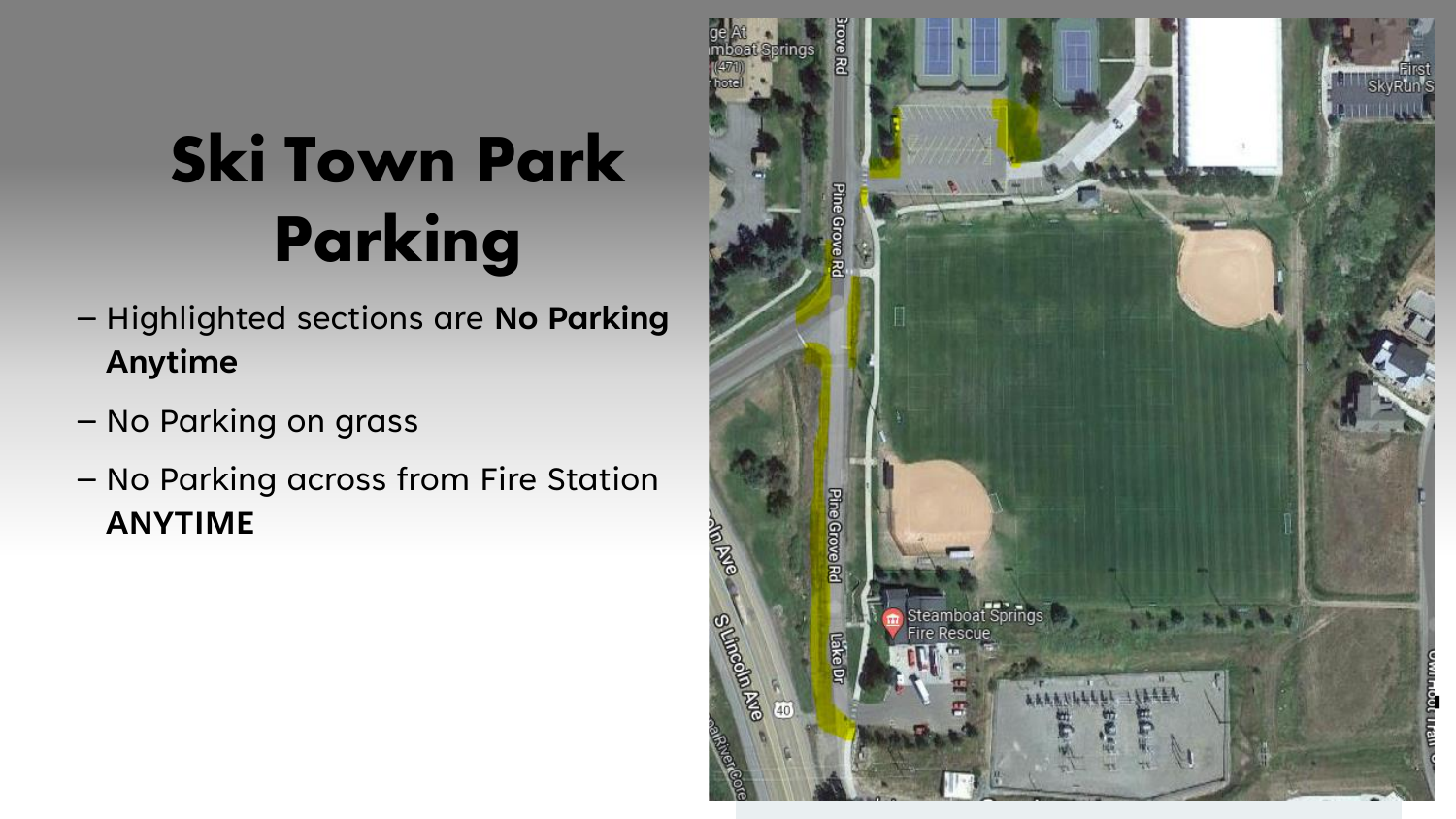## Whistler Parking

- Highlighted sections are **No Parking Anytime**
- Ensure that all vehicles are 5' + from a driveway
- Do not park on grass

![](_page_9_Picture_4.jpeg)